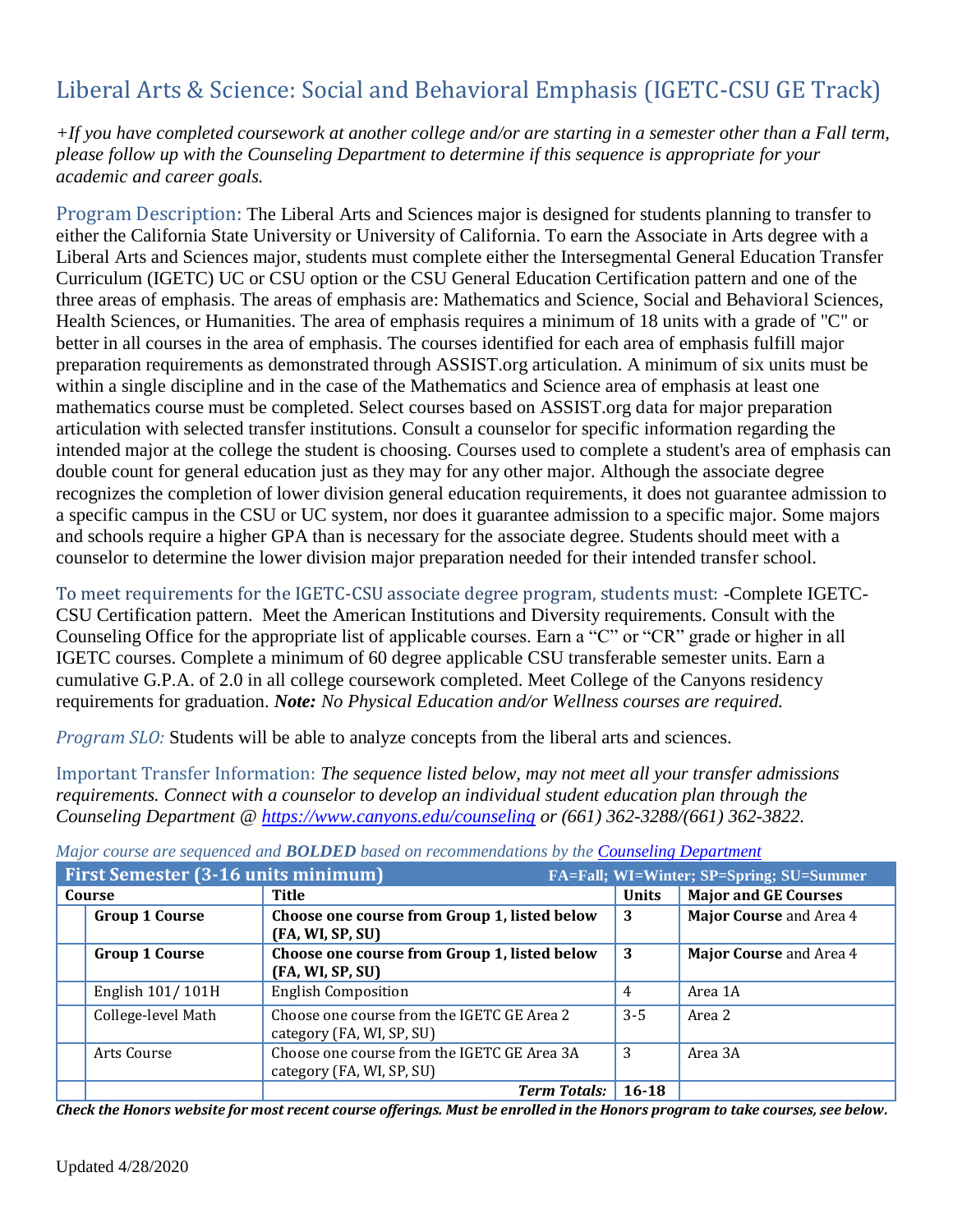|        | Second Semester (17-31 units minimum)                                                                                           |                                                                                                                                                                                                                                              |              |                                                                                                                                         |
|--------|---------------------------------------------------------------------------------------------------------------------------------|----------------------------------------------------------------------------------------------------------------------------------------------------------------------------------------------------------------------------------------------|--------------|-----------------------------------------------------------------------------------------------------------------------------------------|
| Course |                                                                                                                                 | Title                                                                                                                                                                                                                                        | <b>Units</b> | <b>Major and GE Courses</b>                                                                                                             |
|        | <b>Group 1 Course</b>                                                                                                           | Choose one course from Group 1, listed below<br>(FA, WI, SP, SU)                                                                                                                                                                             | 3            | Major Course and Area 4 (or<br>possibly Area 3B, depending<br>on class chosen)                                                          |
|        | <b>Group 1 Course</b><br>(recommend selecting an<br>American Institution<br>course)                                             | Choose one course from Group 1, listed below<br>(FA, WI, SP, SU)                                                                                                                                                                             | 3            | <b>Major Course</b> (and could<br>possibly count toward American<br>Institution GE below and either<br>Area 3B or 4-depending on class) |
|        | *American Institutions<br>– Choose Option I or II<br>(OR CSU Elective, if using<br>this class to count for a<br>Group 1 course) | Complete first course in chosen option - (note:<br>must take both classes within one option) (FA, WI,<br>SP, SU) OR Choose any course that is CSU<br>transferable if taking an American Institution class<br>as one of Group 1 major courses | 3            | American Institutions and<br>Area 3B or 4 (if not already<br>taking as part a Group 1<br>course). Otherwise, this may<br>be an Elective |
|        | <sup>^</sup> Critical Thinking                                                                                                  | Choose one course from the IGETC GE Area 1B<br>category (FA, WI, SP, SU)                                                                                                                                                                     | 3            | Area 1B                                                                                                                                 |
|        | Physical Science                                                                                                                | Choose once course from IGETC GE Area 5A (if not<br>taking the corresponding lab, will need to add a lab<br>to the Biological Science course) (FA, WI, SP, SU)                                                                               | $3 - 4$      | Area 5A (and possibly 5C-if<br>taking with a lab)                                                                                       |
|        |                                                                                                                                 | <b>Term Totals:</b>                                                                                                                                                                                                                          | $15 - 16$    |                                                                                                                                         |

*^Some CSU's will require a second semester of English Composition.* 

*\*Courses with an (\*) next to them will double-count toward the Diversity GE Requirement (talk with Counseling).*

| Third Semester (32-46 units minimum)                                                                                         |                                                                                                                                                                                                                                               |              |                                                                                                                                         |
|------------------------------------------------------------------------------------------------------------------------------|-----------------------------------------------------------------------------------------------------------------------------------------------------------------------------------------------------------------------------------------------|--------------|-----------------------------------------------------------------------------------------------------------------------------------------|
| Course                                                                                                                       | Title                                                                                                                                                                                                                                         | <b>Units</b> | <b>Major and GE Courses</b>                                                                                                             |
| <i>*Group 1 Course</i>                                                                                                       | Choose one course from Group 1, listed below<br>(FA, WI, SP, SU)                                                                                                                                                                              | 3            | <b>Major Course and possibly</b><br>*Diversity (check with a<br>Counselor)                                                              |
| <b>Group 1 Course</b><br>(recommend selecting an<br>American Institution<br>course)                                          | Choose one course from Group 1, listed below<br>(FA, WI, SP, SU)                                                                                                                                                                              | 3            | <b>Major Course</b> (and could<br>possibly count toward American<br>Institution GE below and either<br>Area 3B or 4-depending on class) |
| American Institutions<br>Choose Option I or II<br>(OR CSU Elective, if using<br>this class to count for a<br>Group 1 course) | Complete second course in chosen option - (note:<br>must take both classes within one option) (FA, WI,<br>SP, SU) OR Choose any course that is CSU<br>transferable if taking an American Institution class<br>as one of Group 1 major courses | 3            | American Institutions and Area<br>3B or 4 (if not already taking as<br>part a Group 1 course).<br>Otherwise, this may be an<br>Elective |
| COMS 105/105H                                                                                                                | Fundamentals of Public Speaking (FA, WI, SP, SU)                                                                                                                                                                                              | 3            | Area 1C                                                                                                                                 |
| Humanities Course OR<br><b>CSU Elective</b>                                                                                  | Choose one course from the IGETC GE Area 3B<br>category (FA, WI, SP, SU) OR any course that is<br>CSU transferable if all IGETC Area 3B has been<br>met                                                                                       | 3            | Area 3B (if you still needed a<br>Humanities GE)<br><b>OR Elective</b>                                                                  |
|                                                                                                                              | <b>Term Totals:</b>                                                                                                                                                                                                                           | 15           |                                                                                                                                         |

**Fourth Semester (47-61 units minimum) -may not need all CSU elective units if you have already reached 60 CSU applicable units, have all of IGETC completed, and major requirements met.**

| Course |                                                                                       | <b>Title</b>                                                                                                                                  | <b>Units</b> | <b>Major and GE Courses</b>                                                                                                     |
|--------|---------------------------------------------------------------------------------------|-----------------------------------------------------------------------------------------------------------------------------------------------|--------------|---------------------------------------------------------------------------------------------------------------------------------|
|        | <b>Biological Sciences</b>                                                            | Choose once course from IGETC GE Area 5B (if not<br>taking the corresponding lab, will need to add a<br>lab to the Physical Science category) | $3 - 4$      | Area 5B (and possibly 5C-if<br>taking with a lab)                                                                               |
|        | *CSU Elective                                                                         | Choose any course that is CSU transferable (FA,<br>WI, SP, SU)                                                                                | 3            | Elective and possibly<br>*Diversity (if haven't met that<br>requirement yet -check with a<br>Counselor)                         |
|        | CSU Elective (recommend<br>a Foreign Language if<br>considering a UC college,<br>too) | Choose any course that is CSU transferable (FA,<br>WI, SP, SU)                                                                                | $3 - 5$      | Elective (and possibly Area 6, if<br>taking a foreign language course<br>in case applying toward UCs and<br>still needing this) |